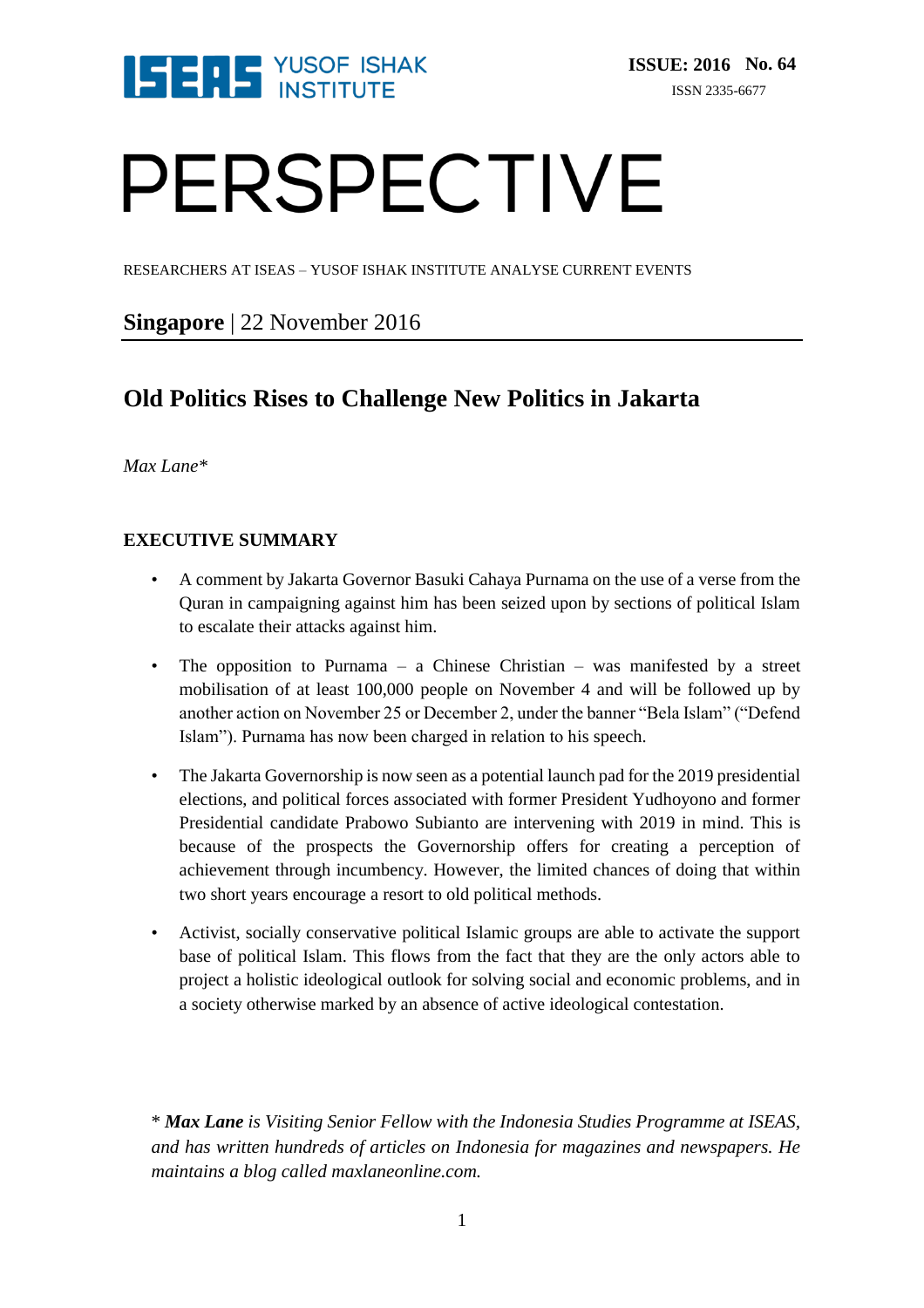

#### **INTRODUCTION**

On November 4, 2016 at least 100,000 people rallied in Jakarta demanding that Governor Basuki Cahaya Purnama (nicknamed Ahok) be charged with "penistaan" ("blaspheming against/insulting/defaming the Holy Quran). The Governor had made a speech where he told the audience that those who did not want to vote for him in the upcoming elections because they had been influenced by people using a certain verse of the Quran, should still feel free to receive assistance from his Government.

The Islamic verse being referred to concerns attitudes by Muslims towards Christians and Jews, with some clerics, including those from the semi-formal Majelis Ulama Islam (MUI - Indonesian Religious Council), arguing that it commands Muslims not to accept Christians and Jews as political leaders. This has been rebutted by other clerics, including a former head of the Muhammadiyah, Syafii Maarif, the largest modernist Islamic organisation in Indonesia.

Ahok seemed to imply that the verse had been misused, in turn implying that the verse did not carry this meaning. As a Christian politician, and a minority Chinese, he appeared to have walked into a quagmire by suggesting that there were Muslim clerics misinterpreting the Holy Quran. At stake is a claim around the superior authority of Muslim clerics (ulama) over secular authority. The key organisations campaigning against Ahok have established a coalition entitled the National Movement to Guard the Fatwa of MUI (Gerakan Nasional Pengawal Fatwa Majelis Ulama Indonesia - GNPF). They have also reported President Joko Widodo to the Parliament for "penistaan" against the Ulama, when he refused to meet a delegation and has thus ignored MUI. They have called this a "violation", indicating that they not only have Ahok, but also President Widodo in their sights.

On November 16, the national police announced that they have named Governor Purnama a suspect under investigation, giving the anti-Ahok campaign its first victory. Figures associated with this campaign are going further and are demanding that he be jailed while awaiting trial, and that the trial should convict him. They insist that the next "Bela Islam" demonstration will take place on November 25 and December 2. This one may be see more attacks against President Widodo.

MUI issued a statement confirming that the verse in question did indeed command Muslims not to accept Christians as leaders. Since November 4, the debate on this issue between clerics has sharpened. Some have continued to demand the arrest of and severe punishment (even death) for Ahok while others, most recently Buya Syafii Maarif, former Chairman of the Muhammadiyah, have argued that the Governor has not blasphemed against the Holy Muslim and that the verse does not command Muslims to reject Christian leaders. Old footage of the former Nahdlatul Ulama head and President of Indonesia, the late Abdurrahman Wahid, speaking at a campaign rally for Ahok when the latter was standing for election as Bupati of Belitung Timur, was widely circulated through social media. At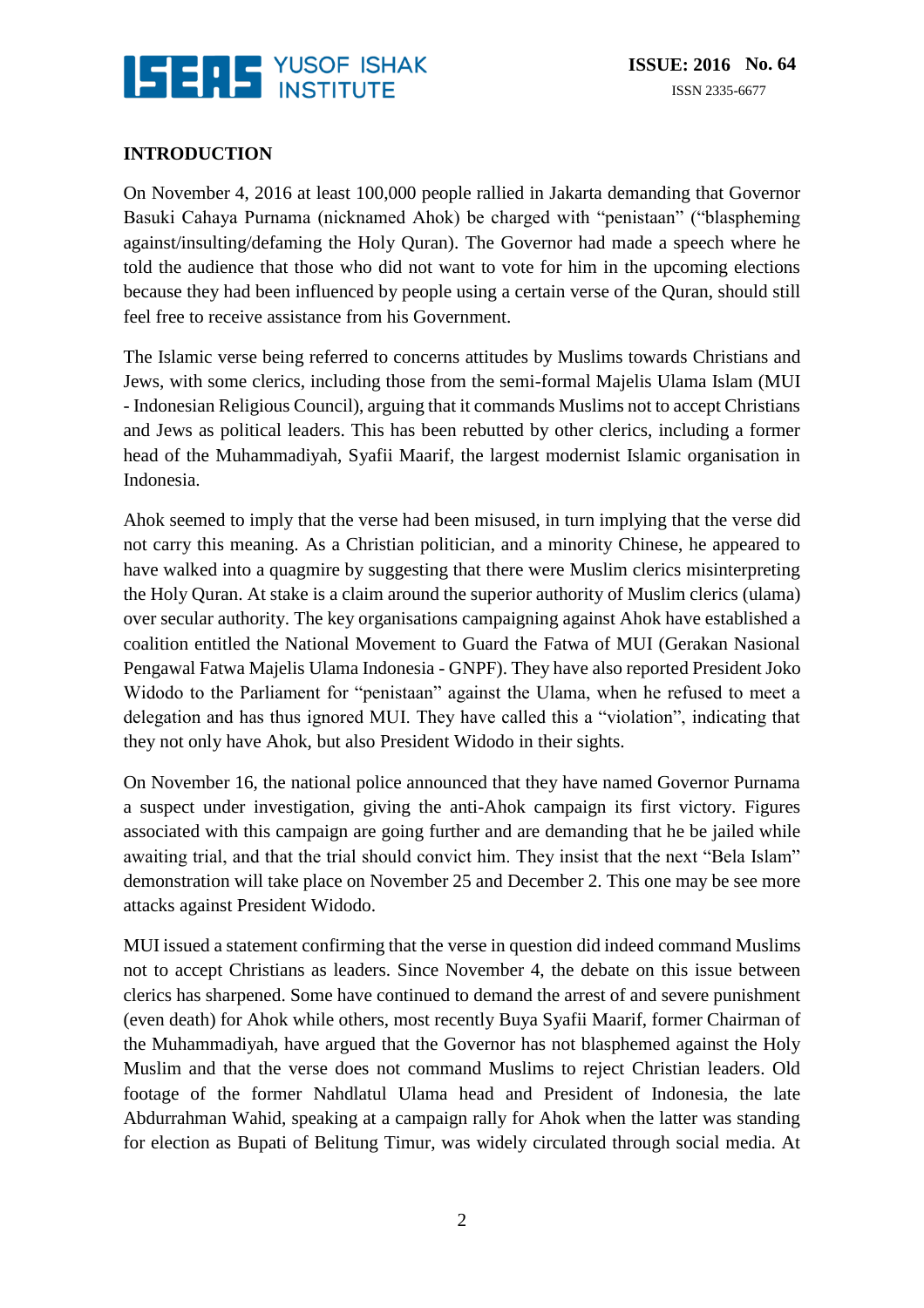## **ISERE** YUSOF ISHAK

that rally, Gus Dur affirmed that Muslims should not accept a Christian as their prayer leader, but that religion should not be a factor in electing a public official.

The mobilisation on November 4 was spearheaded by the Front Pembela Islam (FPI), whose leader Habib Rizieq has received the most public profile as the leading critic of Governor Purnama. The mobilisation in effect has received a wider endorsement, reflected by the fact that on November 4 figures such as Fadli Zon (a central figure in Prabowo Subianto's Gerinda Party) and Amien Rais (former head of Muhammadiyah and a key figure in the Partai Amanat Nasional – PAN) participated in the rally speaking from the lead vehicle. Islamic organisations beyond FPI also organised for the rally. Members of the FPI and similar groups were also brought to Jakarta from towns in Java. The 100,000 people were provided with food and drink, indicating that the demonstration also had substantial financial backing, though it is not clear from whom.

The mobilisation was well-organised and peaceful and on the whole kept to its single demand on the government of President Joko Widodo: the arrest and prosecution of Governor Purnama. Within this framework, however, the campaign against Ahok also clearly framed him as "an enemy of Islam". Despite this methodical approach, the demonstration did not escape breakdowns in discipline in the propaganda activities outside its direct control, including in the lead-up publicity and after the action ended. There was support from Indonesian Syria-based jihadists urging Ahok's killing on the social media and the appearance of "kill Ahok" placards at some earlier demonstrations. There had also been attacks on Ahok as a Chinese. After the official November 4 demonstration ended, violence broke out between some demonstrators who remained on the streets and the police. Cars were burned and there were also injuries. There were also disturbances in another part of Jakarta, where there is a substantial Chinese population. Some demonstrators from the Himpunan Mahasiswa Islam (HMI) were arrested, though almost all were soon released. The latest news is that some of these may be charged with offences related to public disorder.

Insofar as President Widodo gave assurances that Governor Purnama would be investigated for his alleged blasphemous speech and the process would be transparent, and that he has now been formally charged, the demonstrators must consider that they had at least a partial victory. The November 25 (or December 2) demonstration being planned is no doubt meant to press home this victory to try to ensure that Purnama is not only investigated and charged but prosecuted, convicted and jailed. Some reports have indicated that there may be some support within the state apparatus for an interpretation of events that Ahok did not blaspheme against the Muslim but that he was only criticising misuse of the Quran. This is also the position of the former head of Muhammadiyah, Buya Syafii, who has campaigned for this position over the last several days.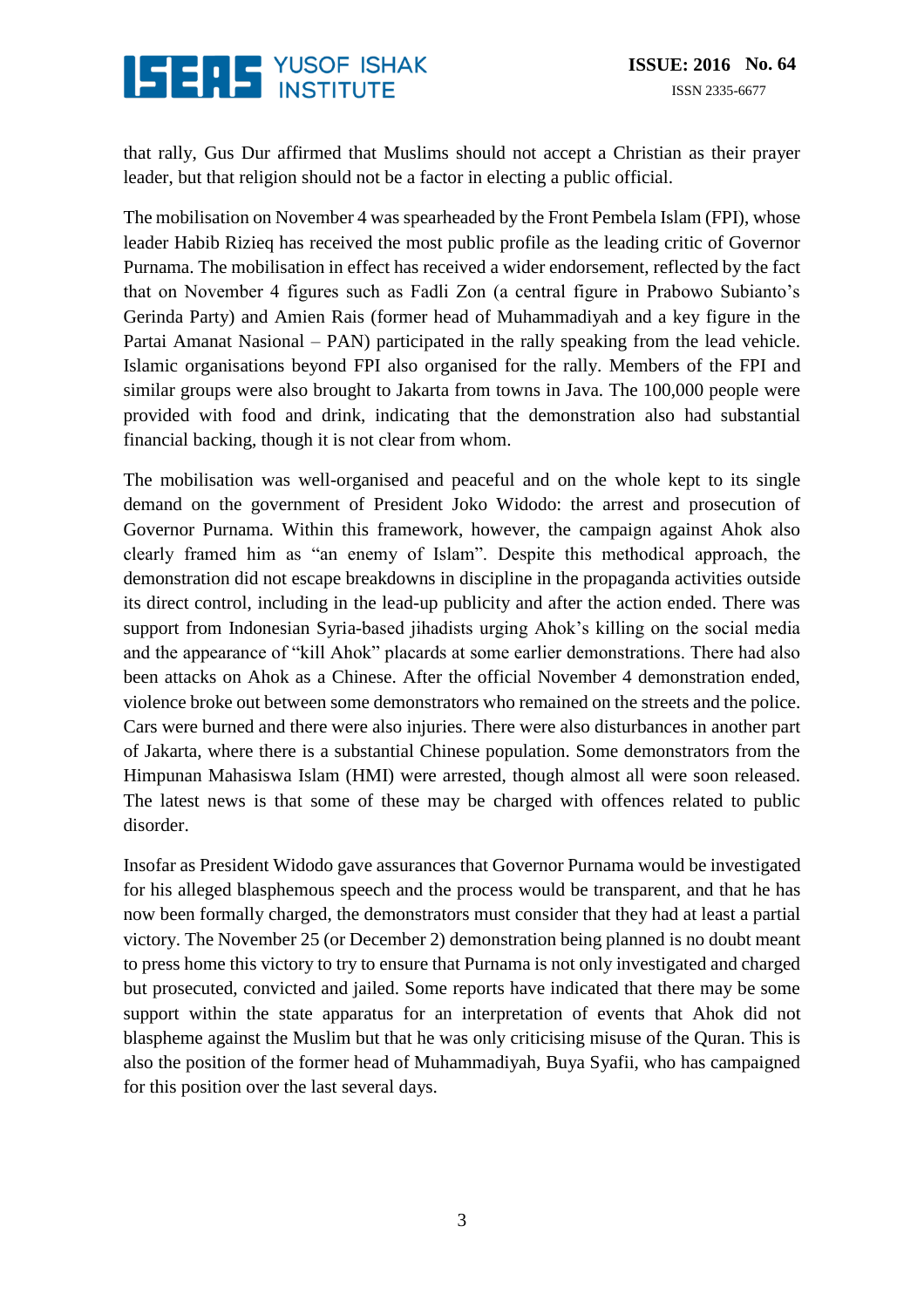

#### **TOWARDS 2019**

With a Chinese Christian unelected incumbent as a candidate for governorship of the country's capital, the election, which will take place in February, was bound be a heated one. Furthermore, Governor Purnama had created bad relations with key players, having acrimoniously resigned from Gerindra, the party he represented when he was elected Deputy Governor. He also alienated significant sections of the urban poor through a systematic, vigorous and brutal eviction programme. One analyst estimates more than 25% of evicted poor people have received alternative housing.

The gubernatorial election has taken on greater meaning however, because of two intersecting processes. President Widodo's 2014 road to the Presidency was launched from the governorship, thus setting a precedent and raising expectations that whoever wins the governorship will play an important role in the 2019 presidential election. The coalition of Susilo Bambang Yudhoyono's Partai Demokrat, in nominating Agus Yudhoyono, is seen as an attempt to position him as a Presidential candidate in 2019. This seems also to be the reason why Gerindra, supported by PKS, is nominating Anies Baswedan, who may be hoping that Prabowo could be convinced to support him if he proved his electability in the same way that Megawati supported Widodo in 2014. There are already social media memes circulating proposing Governor Purnama as Widodo's 2019 Vice-Presidential candidate.

All the players therefore see this election as having wider implications, including President Widodo since whatever happens during the campaign and the actual result can have consequences for how serious a challenge he will face in 2019. Of particular concern to him must be that three of the parties that are formally a part of his governing coalition, PKB, PAN and PPP, have aligned with the Demokrat Party to oppose the candidate of the PDIP – Widodo's party – namely, Governor Purnama. Purnama is supported by Golkar, Nasdem and Hanura, Widodo's other coalition members. This raises the prospect of a narrowing of Widodo's support in 2019.

Furthermore, the idea that the election campaign for Jakarta governor, and even more so, actually being the Governor of Jakarta, helps pave the way to the Presidency has a significant real basis to it. At the moment, there are no obvious challengers to Widodo in 2019 who have a rising and active level of support and profile. The election of Widodo in 2014, even though the result was close, legitimised a new basis for the election of the President, namely, that the candidate should have a perceived record of achievement as a public official. Being the chief political figure of a political party, (such as Chairperson) in a context where no party has a popularity level beyond 30%, and most have much less, is not the optimal position. The Governorship of Jakarta is seen as a position from which a perception of such achievement can be built. Rightly or wrongly, and depending on what place in Jakarta society you occupy, that is the basis of Governor Purnama's relatively good standing in the polls, up until the current controversy. And if not from the Governorship, from where else can such a perception be built?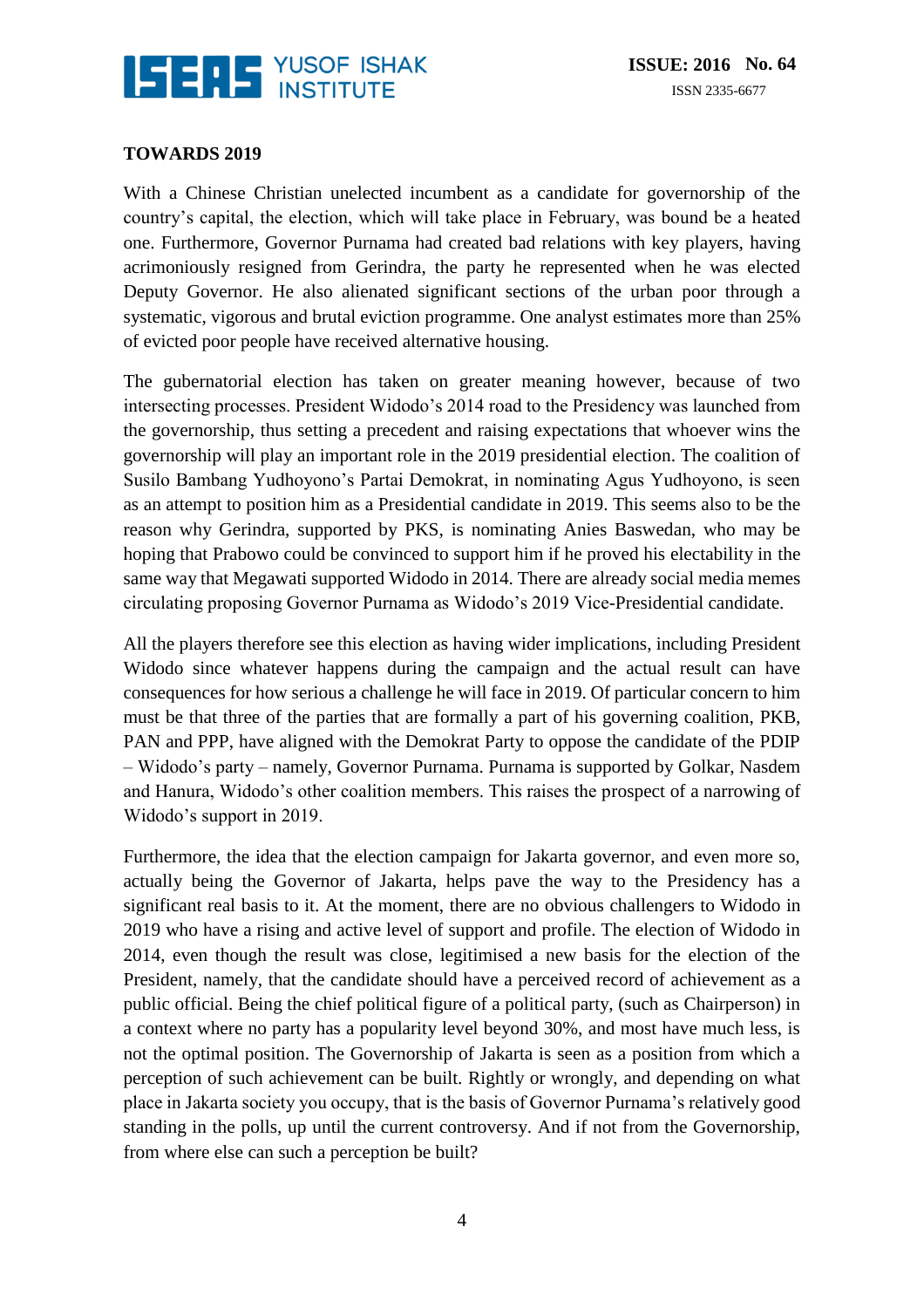## **ISERE** YUSOF ISHAK

This strategy by the Partai Demokrat and its allies as well as Gerindra-PKS appears to make sense. However, there is incongruity in this situation. While Widodo did launch his Presidential campaign after being elected Governor of Jakarta, the perception of a record of achievement did not come primarily from his brief period as Governor but from his eight years as Mayor of Solo. He had been a public official for ten years before standing as President. He secured his electability with his 91% victory when elected to the position of Mayor of Solo for the second term. The problem for the Partai Demokrat and Gerindra-PKS is that they have only two years to generate such an image, should one of them become Governor. Agus, although reaching the rank of major, starts with no wide public perception of achievement, although he also has no big black marks against him yet. Agus is the son of former President Yudhoyono, who expects some of his own popularity to rub off on his son. Anies Baswedan, when serving for two years under Widodo as Minister for Education and Culture, scored no major perception of achievement. As a politician who campaigned for and praised Jokowi, but now stands with Prabowo Subianto, whom he attacked in 2014, he now has an image of fickleness or even of betrayal. Under these conditions, two years as Governor may not be enough time for these candidates to generate that perception of achievement they wish for.

This limitation to the strategy means that the positioning for the next Presidential campaign through this gubernatorial election is unable to be carried out without resort to other tactics, more resonant with the political tactics used to attack Widodo in 2014. The use of the religious issue is an example. Former President Yudhoyono made statements before November 4 defending the right to demonstrate peacefully, which were seen as adding legitimacy to the anti-Ahok mobilisation. This led to the spread of rumours that Yudhoyono was financing the demonstration, which he then denied. Yudhoyono then had to visit Coordinating Minister for Politics and Security Wiranto, and Vice-President Kalla to clarify his position. In the days before November 4, Widodo made a visit to Prabowo Subianto's ranch to discuss the situation and allowed himself to be photographed riding a horse together with Prabowo and wearing a cowboy hat. President Widodo also made high profile visits to the military and police units where he could be seen asserting his authority in those circles. Politicians from Prabowo's Gerinda party also egged on the demonstration, and rode on the lead car. Widodo also made a statement affirming the right to demonstrate, as long as it was peaceful and orderly. However, he made no comment as to whether he agreed or not with their demands. Following the outbreak of street violence after the main demonstration had dispersed, President Widodo made a statement that unnamed "political actors" were behind these events. Making statements accusing, but not naming, clandestine actors, is also very reminiscent of old style politics. It is meant to accentuate rumours that are in circulation.

These responses from all the players involved have facilitated the use of rumours, inter-elite manoeuvre, religious issues, and race, the secret funding of demonstrations held by groups outside the mainstream, asserting the authority of the military in domestic politics and dirty tricks to smash the public image of certain people (whether they are deserved or not). These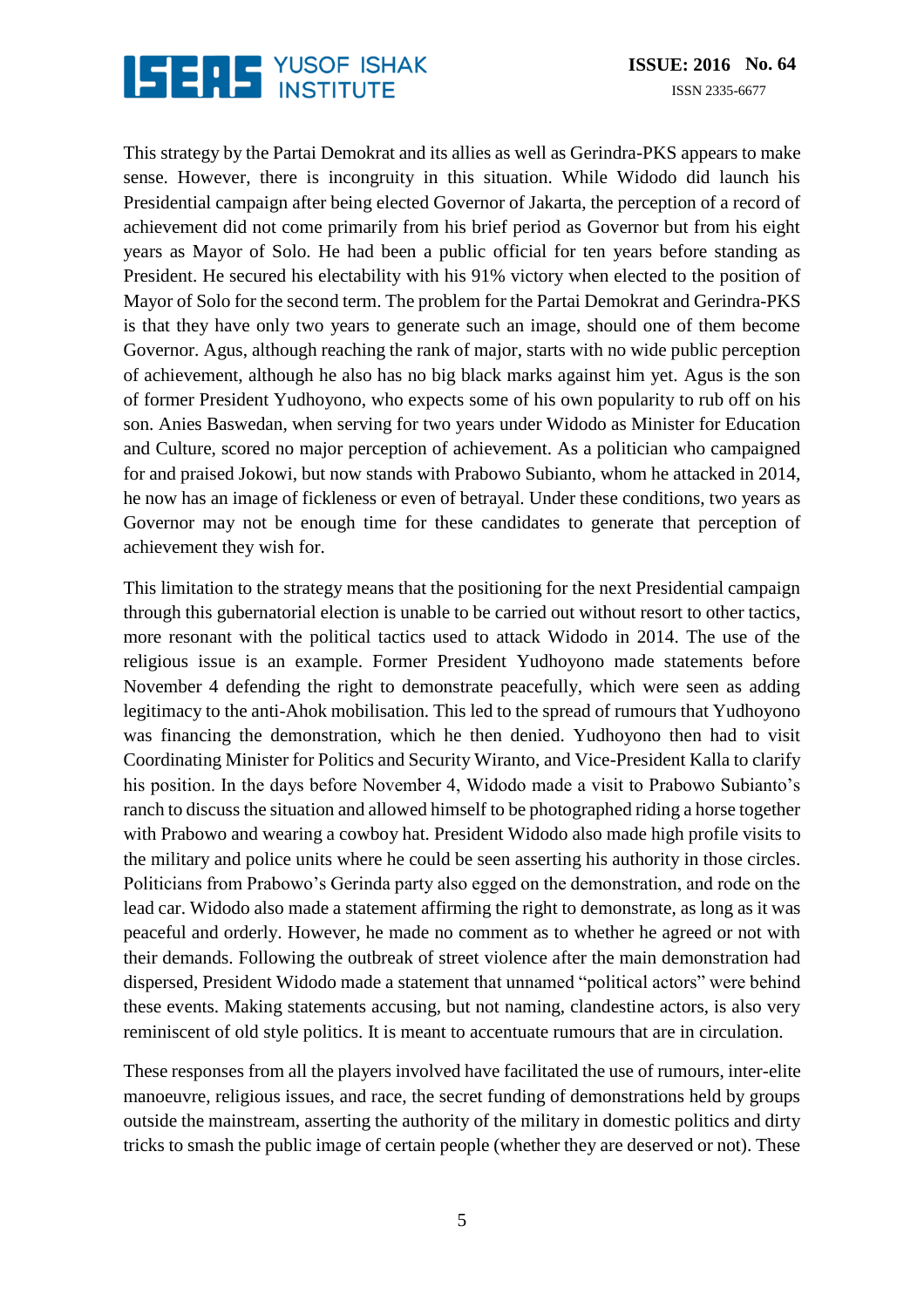

are the long-standing techniques that contrast significantly with the record-in-public-office aspects associated with the election of Widodo.

#### **IDEOLOGICAL POLITICS**

The pressure to use the Jakarta Governorship as a launch pad for 2019 combined with the necessity to resort to old elite politics tactics explains the general phenomenon of demonstration and manoeuvre that has been taking place. However it does not explain in itself the mobilising strength of a specific brand of political Islam behind recent developments. One view is that a more intolerant current has developed as a result of the passivity of the broader national political leadership. Such a critique would point to President Widodo's silence regarding Purnama's comment on the Quranic verse, and highlight the fact that the two largest Islamic organisations, the Muhammadiyah and the Nahdlatul Ulama, limited their pre-demonstration comments to merely asking their members not to take along symbols of the organisations if they attended. There was no appeal not to attend. On November 19, there were mobilisations no doubt, though smaller, by those defending a pluralist, tolerant perspective.

One national leader who did speak out against the religious sectarianism and racism in the attacks on Purnama was Megawati Sukarnoputri. In a speech before November 4, she rhetorically asked: "Why can't Pak Ahok be Governor? Is it because he has slant eyes or is a Christian. That is not Indonesia." Megawati, as Chairperson of the PDIP which is the party that nominated Purnama, needed to defend her decision. All the same, there were parts of the PDIP electorate which did join the demonstration, in particular those constituencies that had asked her not to support Ahok because of eviction of urban poor communities.

Also, statements have been made by a central leader of the Indonesian Federation of Metalworkers Union (FSPMI), and a former PKS election candidate and supporter of Prabowo in 2014, Said Iqbal, that the next national mobilisation of trade unions around wage demands will join the November 25 "Bela Islam" demonstration. This indicates that the regular defence of the pluralist outlook by mainstream elite politicians has not been effective. The reason for this is that the ideological concerns of the many members of the lower classes, are not ones that relate to pluralism and lifestyles, but rather to low income and welfare levels, and to corruption.

Radically conservative religious ideas do not find fertile ground because people are alienated from pluralism or diversity, but because they seek a holistic solution to their material and social conditions, and the radically religious can offer such a solution: namely replace the decadent corrupt elite, who are subservient to infidel and alien interests, with a moral, pious leadership that is faithful to religious law and morality. It should be noted that at the moment they are not campaigning proactively in support of any particular leader but against Purnama. It might be added that the equation between good morality and religion is also a central message of much of the popular culture featured on television today.